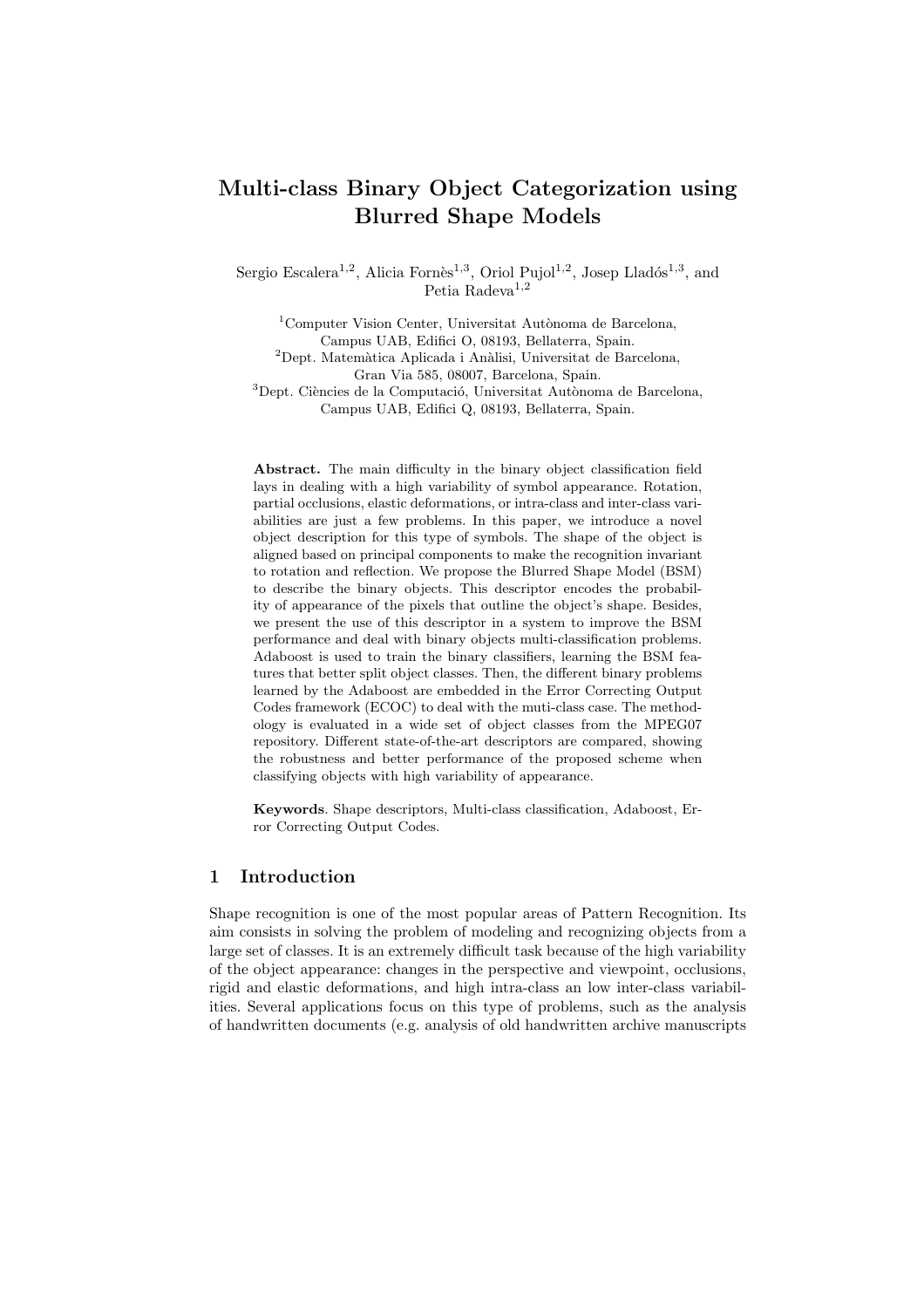and sketching or calligraphic interfaces) [8]. A lot of effort has been made in the last decade to develop good symbol and shape recognition methods inspired in either structural or statistical pattern recognition approaches. In general, two major focus of interest can be stated: the definition of expressive and compact shape descriptors, and the formulation of robust classification methods according to such descriptors. Zhang [5] reviews the main techniques used in this field, mainly classified in contour-based descriptors (i.e. polygonal approximations, chain code, shape signature, and curvature scale space) and region-based descriptors (i.e. Zernique moments, ART, and Legendre moments [9]). A good shape descriptor should guarantee inter-class compactness and intra-class separability, even when describing noisy and distorted shapes. It has been shown that some object descriptors, robust to some affine transformations and occlusions in some type of objects, are not enough effective in front of elastic deformations. Thus, the research for other descriptors that address the problem of elastic and non-uniform distortions, as well as variations in object styles and blurring, is still required.

Concerning the categorization of objects' classes, many classification techniques have been researched based on both statistical or structural approaches. Elastic deformations of shapes modeled by probabilities tend to be learnt using statistical classifiers. One of the most well-known techniques in this domain is the Adaboost algorithm due to its ability for feature selection and its high performance when applied to binary problems [2]. Although many real problems require multi-classification, designing a single multi-class classifier remains a hard task. In such cases, the usual way to proceed is to reduce the complexity of the problem into a set of simpler binary classifiers and combine them in some way. An usual way to combine these simple classifiers is the voting scheme (oneversus-one or one-versus-all grouping schemes are the most frequently applied). In this way, Dietterich et. al. [11] proposed the Error Correcting Output Codes framework inspired in the signal processing coding and decoding techniques to benefit from error correction properties, obtaining successful results [10][11][3].

The goal of this paper is two-fold: on one hand, we introduce a novel shape descriptor, the Blurred Shape Model (BSM), that encodes the spatial probability of appearance of the shape pixels and their context information. As a result, a robust technique in front of elastic deformations is obtained. On the other hand, we present a successful scheme to describe and classify binary objects. The method aligns object shapes by means of the Hotelling transform and an area density adjustment. Then, the BSM is used for obtaining the shape description. The Adaboost algorithm is proposed to learn the descriptor features that best split classes, and the pairwise scheme (one-versus-one) with Error Correcting Output Codes increases the classification accuracy by correcting possible errors produced by the binary classifiers. A wide set of MPEG07 categories are described and classified with the present methodology, showing high success and better performance compared to the state-of-the-art descriptors.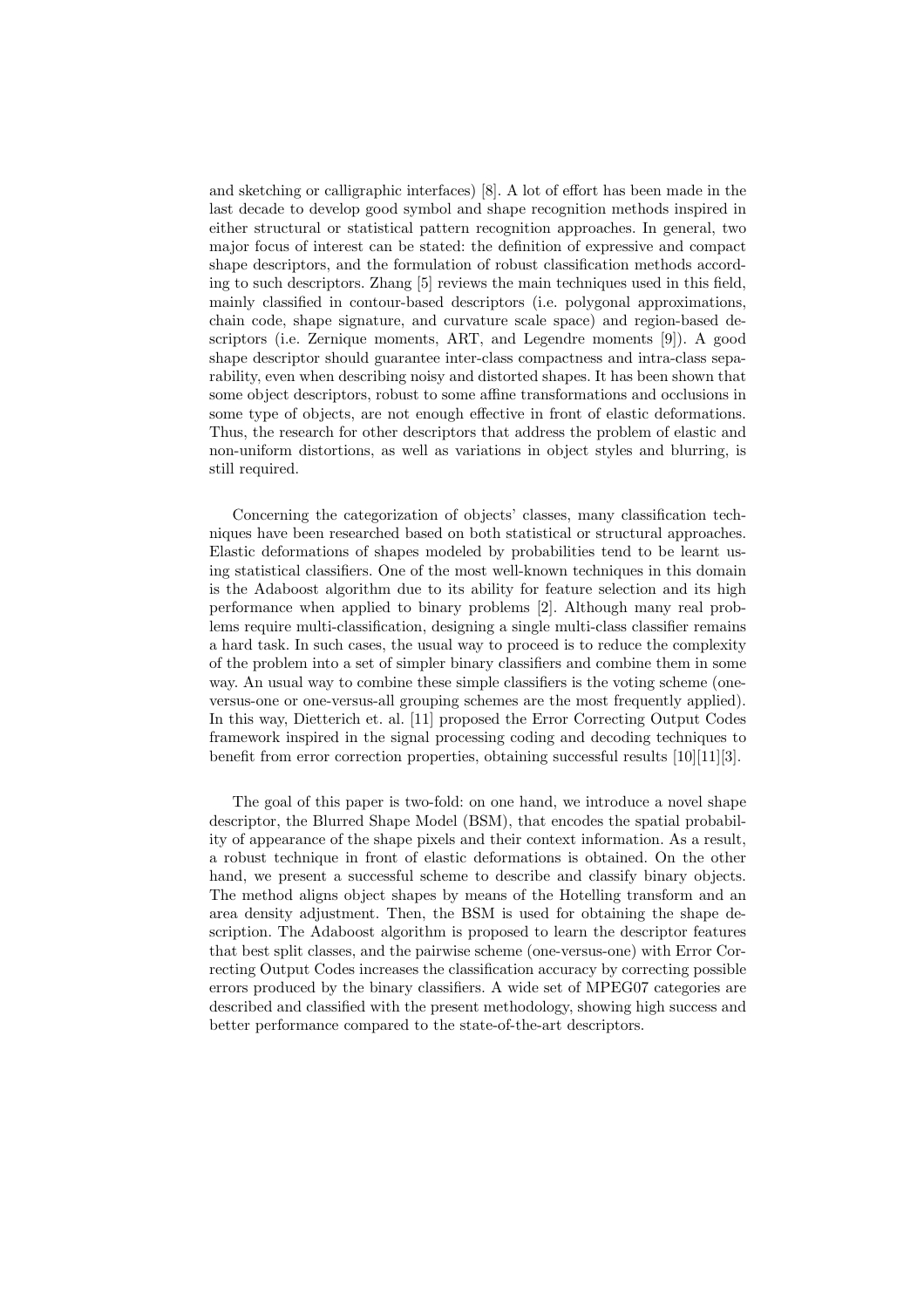The paper is organized as follows: Section 2 introduces the Blurred Shape Model descriptor. Section 3 presents the full binary object recognition scheme. Experimental results are shown in section 4, and section 5 concludes the paper.

# 2 Blurred Shape Model

The Blurred Shape Model (BSM) is based on the object shape description, allowing the definition of spatial regions where some parts of the shape can be involved.

> Given a binary image  $I$ , Obtain the shape S contained in I Divide I in  $n \times n$  equal size sub-regions  $R = \{r_i, ..., r_{n \times n}\}\$ , with  $c_i$ the center of coordinates for each region  $r_i$ . Let  $N(r_i)$  be the neighbor regions of region  $r_i$ , defined as  $N(r_i) = \{r_k | r \in R, ||c_k - c_i||^2 \leq 2 \times g^2\}$ , where g is the cell size. For each point  $\mathbf{x} \in S$ , For each  $r_i \in N(r_{\mathbf{X}})$ ,  $d_i = d(\mathbf{x}, r_i) = ||\mathbf{x} - c_i||^2$ End For Update the probabilities vector  $v$  positions as: Update the probabilities vector<br> $v(r_i) = v(r_i) + \frac{1/d_i}{D_i}, \quad D_i = \sum$  $c_k \in N(r_i)$   $\frac{1}{||\mathbf{X} - c_k||^2}$ End For Normalize the vector v as:  $v = \frac{v(i)}{\sum_{j=1}^{n^2} v(j)} \forall i \in [1, ..., n^2]$

Table 1. Blurred Shape Model algorithm.

Given a set of object shape points, they are treated as features to compute the BSM descriptor. The image region is divided in a grid of  $n \times n$  equal-sized subregions (where the grid size identifies the blurring level allowed for the shapes). Each cell receives votes from the shape points in it and also from the shape points in the neighboring sub-regions. Thus, each shape point contributes to a density measure of its cell and its neighboring ones. This contribution is weighted according to the distance between the point and the center of coordinates  $c_i$  of the region  $r_i$ . Table 1 shows the algorithm.

In fig. 1, a shape description is shown for a MPEG07 sample. Figure  $1(a)$ shows the distances of a shape point to the nearest sub-regions centers. To give the same importance to each shape point, all the distances to the neighbors centers are normalized. The output descriptor is a vector histogram  $v$  of length  $n \times n$ , where each position corresponds to the spatial distribution of shape points in the context of the sub-region and their neighbors ones. Fig. 1(b) shows the vector descriptor updating once the distances of the first point in fig. 1(a) are computed.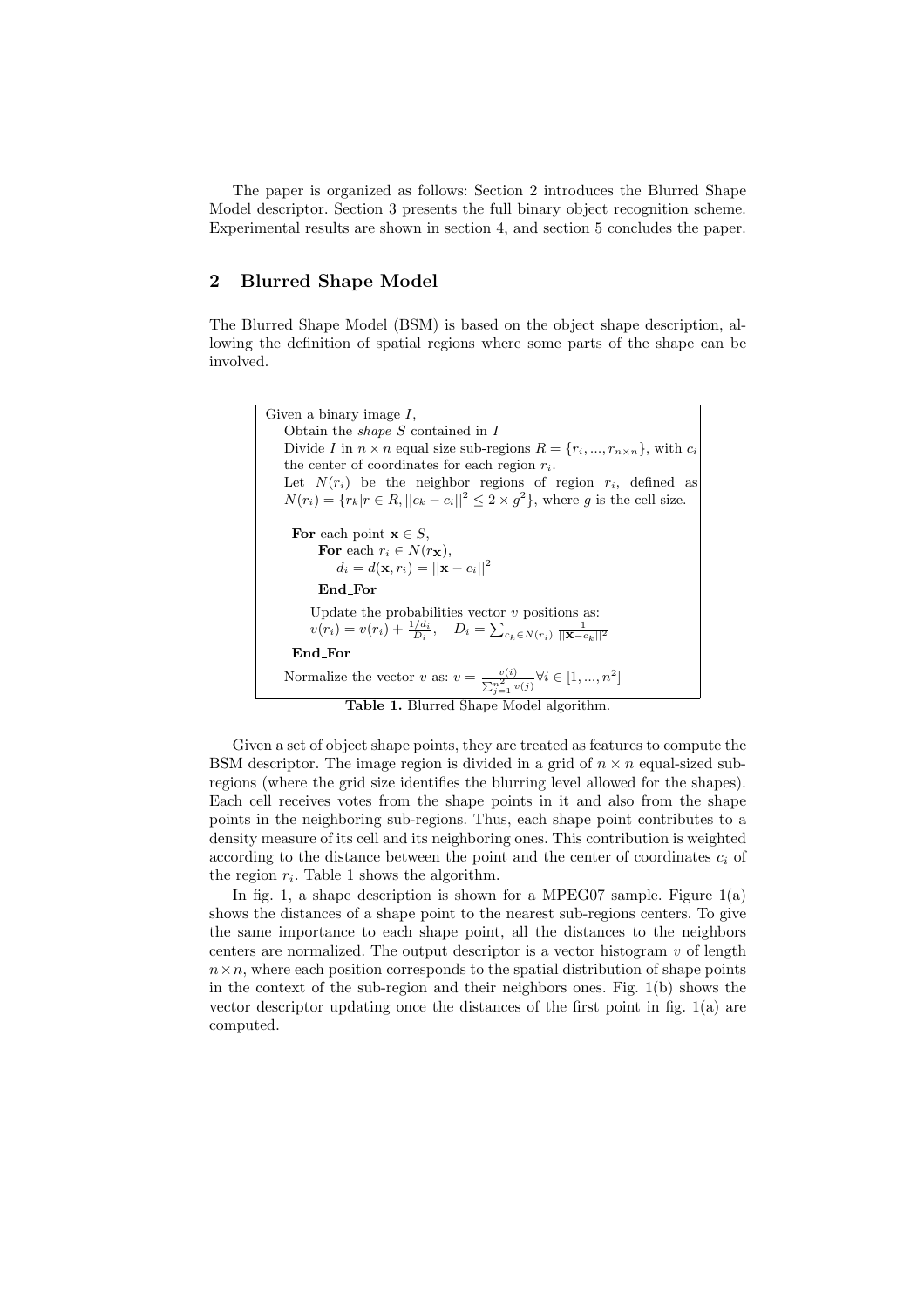

Fig. 1. BSM density estimation example.

The resulting vector histogram, obtained by processing all shape points, is normalized in the range [0..1] to obtain the probability density function (pdf) of  $n \times n$  bins. In this way, the output descriptor represents a distribution of probabilities of the object shape considering spatial distortions, where the distortion level is determined by the grid size. Referring the computational complexity, for a region of  $n \times n$  pixels, the k relevant shape points considered to obtain the BSM require a cost of  $O(k)$  simple operations.

## 3 Binary Object Recognition Scheme

In this chapter, we present the different methods applied in the scheme shown in fig. 2. First, we describe the Hotelling transform based on principal components and the area density readjustment for aligning the object shape. Then, we discuss the suitability of using Adaboost to train binary classifiers for the object classes and we comment the use of the Error Correcting Output Codes framework to extend the binary classification to the multi-class case.



Fig. 2. Process scheme.

#### 3.1 Shape alignement

Before applying the proposed descriptor, a shape alignement process is performed. This process is composed of two steps: the first step, provides invariance to rotation by means of the Hotelling transform. And the second step deals with the posible mirroring effect.

The Hotelling transform finds a new coordinate system equivalent to locating the main axis of the object. Given a set of  $n$  representative object points defined as pairs of coordinates  $\mathbf{x} = (x_i, y_i)$ , where  $i \in [1, ..., n]$ , the center of mass of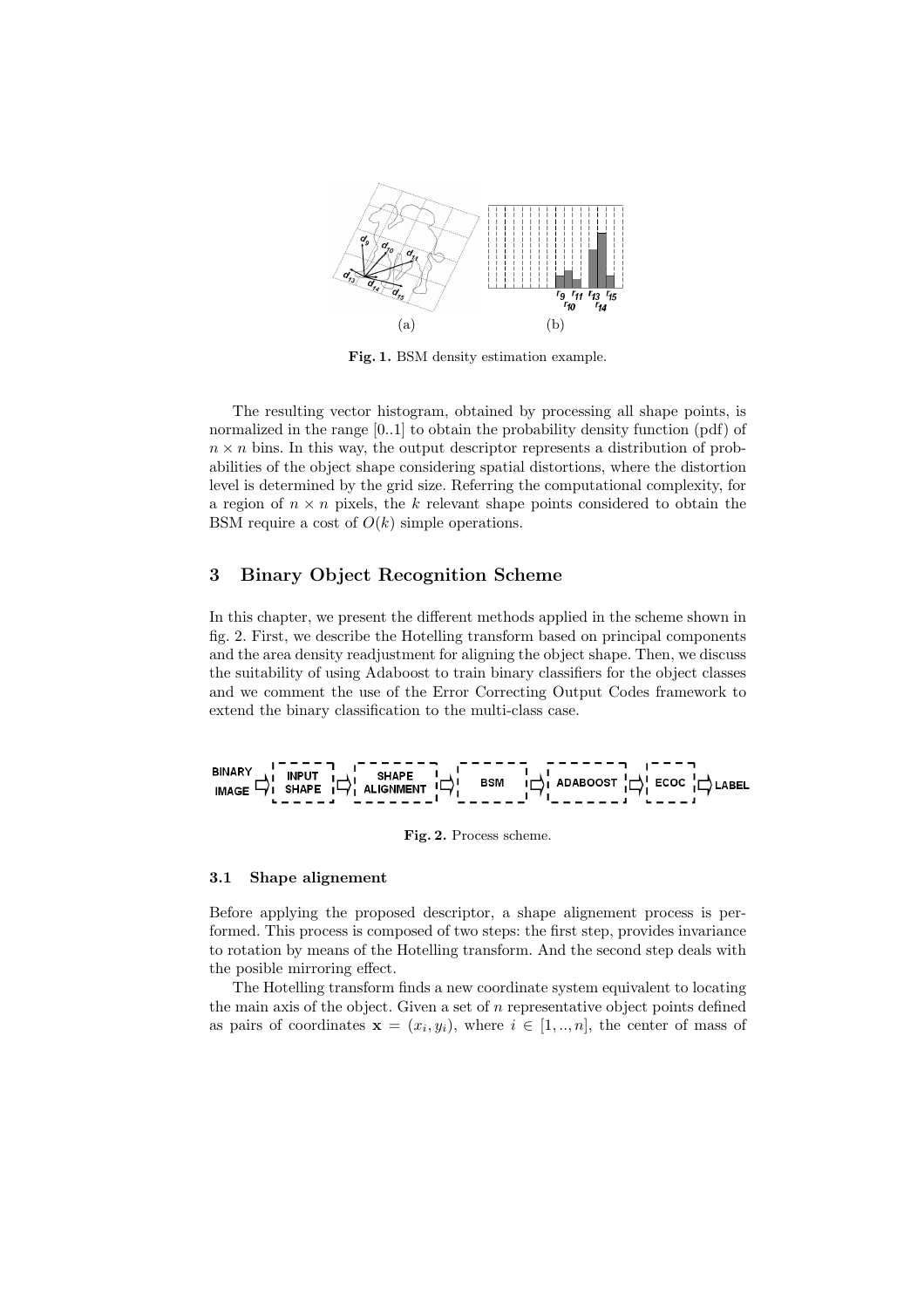the object  $m_{\mathbf{x}}$ , and the eigenvectors V of the covariance matrix, the new transformation is obtained by means of the projection of the centered points of the object in the following way:

$$
\mathbf{x}'_i = V(\mathbf{x}_i - m_\mathbf{X}), i \in [1, ..., n]
$$
 (1)

Using this transform, we find the common axes for the different object instances. In fig.  $3(a)$ , the mean shape for the samples of one MPEG07 category after applying the Hotelling transform is shown. One can observe that the shapes are not properly aligned. For this reason, a second step, consisting of an area density estimation process is used. Observe fig. 3(b). Horizontal and vertical projections are applied to obtain the area of the object. Then, this area is projected on the two axes, as shown in fig. 3(b). The final alignment is obtained by horizontal and vertical reflection of the object in the direction of the higher area projections. The result of adjusting the alignment is shown in fig. 3(c). Another example of alignment for two MPEG07 object categories is shown in fig. 4.



Fig. 3. (a) Mean aligned shape based on principal components. (b) Horizontal and vertical area estimation. (c) Readjusted alignment.



Fig. 4. Mean aligned shapes for two MPEG07 categories.

#### 3.2 Adaboost

Different types of objects may share local features [1] (see fig. 5). For this reason, Adaboost [2] has been chosen to boost the BSM models from different classes in order to define a classifier based on the features that best discriminate one class against another. Note that when comparing object descriptors, traditional matching distances take into account all object features for the final classification decision. When objects are very similar, slight deformations in the shared parts may include significant distance errors that finally can lead to a miss-classification of the objects. Observe fig. 5. The two objects have a discriminative region that splits the two categories (marked with a circle). Adaboost focuses on these regions by selecting the highest splitting features.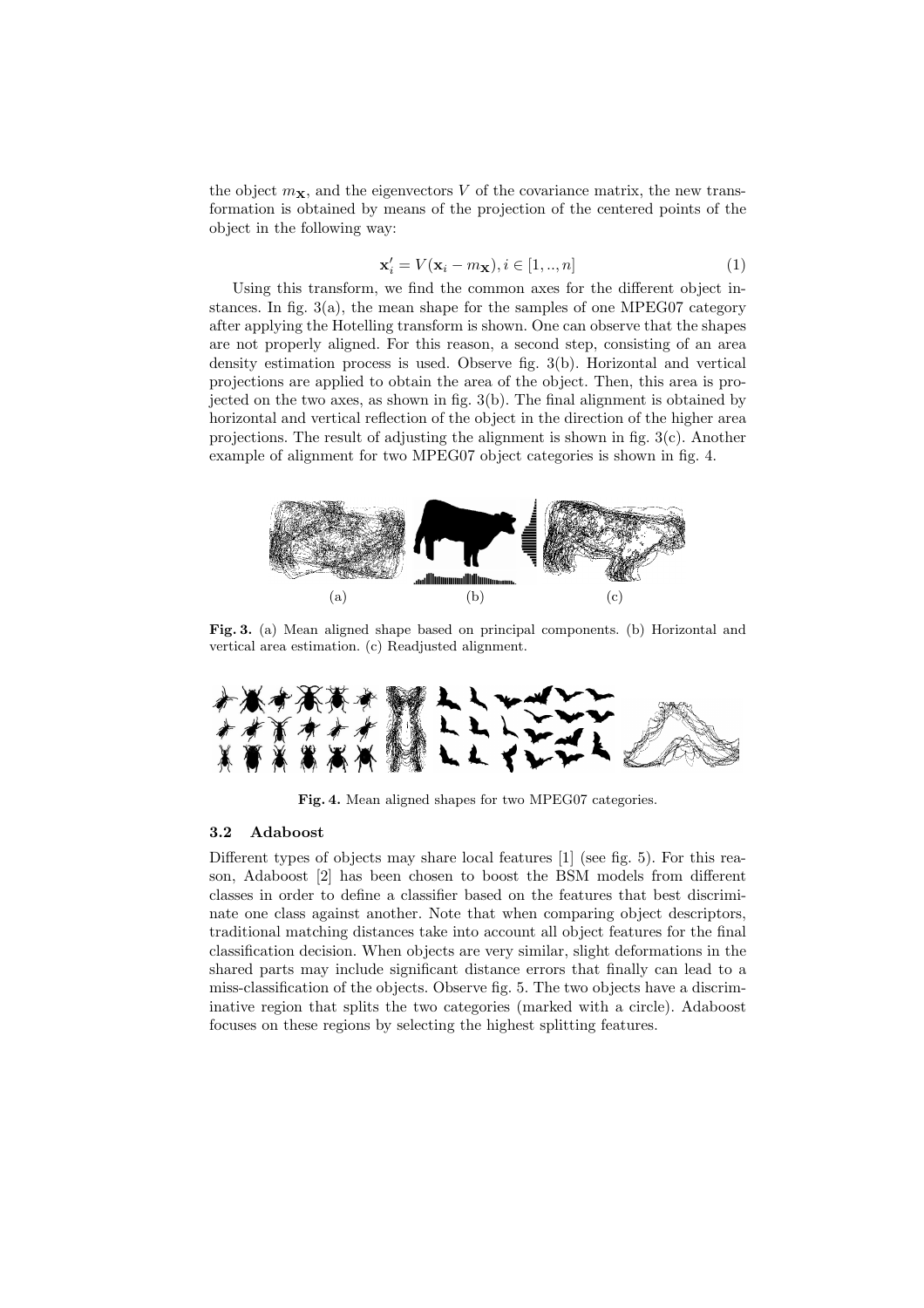

Fig. 5. Discriminant object regions.

#### 3.3 Error Correcting Output Codes

The ECOC framework is a simple but powerful framework to deal with the multiclass categorization problem by embedding binary classifiers. Given a set of  $N_c$ classes, the basis of the ECOC framework consists of designing a codeword<sup>1</sup> for each of the classes. Arranging the codewords as rows of a matrix, a "coding matrix" M is defined, where  $M \in \{-1,0,1\}^{N_c \times n}$ , being n the code length. From the point of view of learning,  $\tilde{M}$  is constructed by considering  $n$  binary problems, each one corresponding to a matrix column. Joining classes in sets, each dichotomy defines a partition of classes (coded by  $+1$ ,  $-1$ , according to their class set membership, or 0 if the class is not considered by the binary problem).

In figure  $6(d)$ , an example of a coding matrix M design is shown. The matrix is coded using 3 dichotomies  $\{h_1, h_2, h_3\}$  for a three multi-class problem  $(c_1,$  $c_2$ , and  $c_3$ ). In fig. 6(a)-(c), three different sub-partition of classes are form, corresponding to all possible pairs of classes. This strategy is also called oneversus-one. Once we define the partitions of classes, each one is coded as a column of the coding matrix  $M$ , as shown in fig.  $6(d)$ . The dark regions are coded as  $+1$  (first partition of classes), and the grey regions are coded as  $-1$ (second partition of classes). The white regions correspond to the non-considered classes for their respective classifiers. Now, the rows of the matrix  $M$  define the codewords  ${Y_1, Y_2, Y_3}$  for their corresponding classes  ${c_1, c_2, c_3}$ .

At the decoding step, applying the n trained binary classifiers, a code is obtained for each data point in the test set. This code is compared to the base codewords of each class defined in the matrix  $M$ , and the data point is assigned to the class with the "closest" codeword.

In fig. 6(e), an input test sample classification is shown. This input is tested using the three binary classifiers, and a codeword  $X$  is obtained. Finally, the Euclidean distance is applied between each class codeword and the test codeword Euchdean distance is applied between each class codeword and the test codeword X in the form  $d(X,Y_i) = \sqrt{\sum_{j=1}^n (X(j) - Y_i(j))^2}$ , where  $i \in [1,..,3]$ . Finally, the test input X is classified by the class with minimum distance  $c_1$ .

An example of the process execution is shown in fig. 7. Fig. 7(a) shows an input image, which object shape is obtained in fig. 7(b) by means of a contour map. Shape alignment is performed by means of the Hotelling transform and the area density adjustment in fig. 7(d), and the final BSM of  $32 \times 32$  grid size is shown in fig.  $7(d)$ .

<sup>&</sup>lt;sup>1</sup> The codeword encodes the membership information of each binary problem for a given class.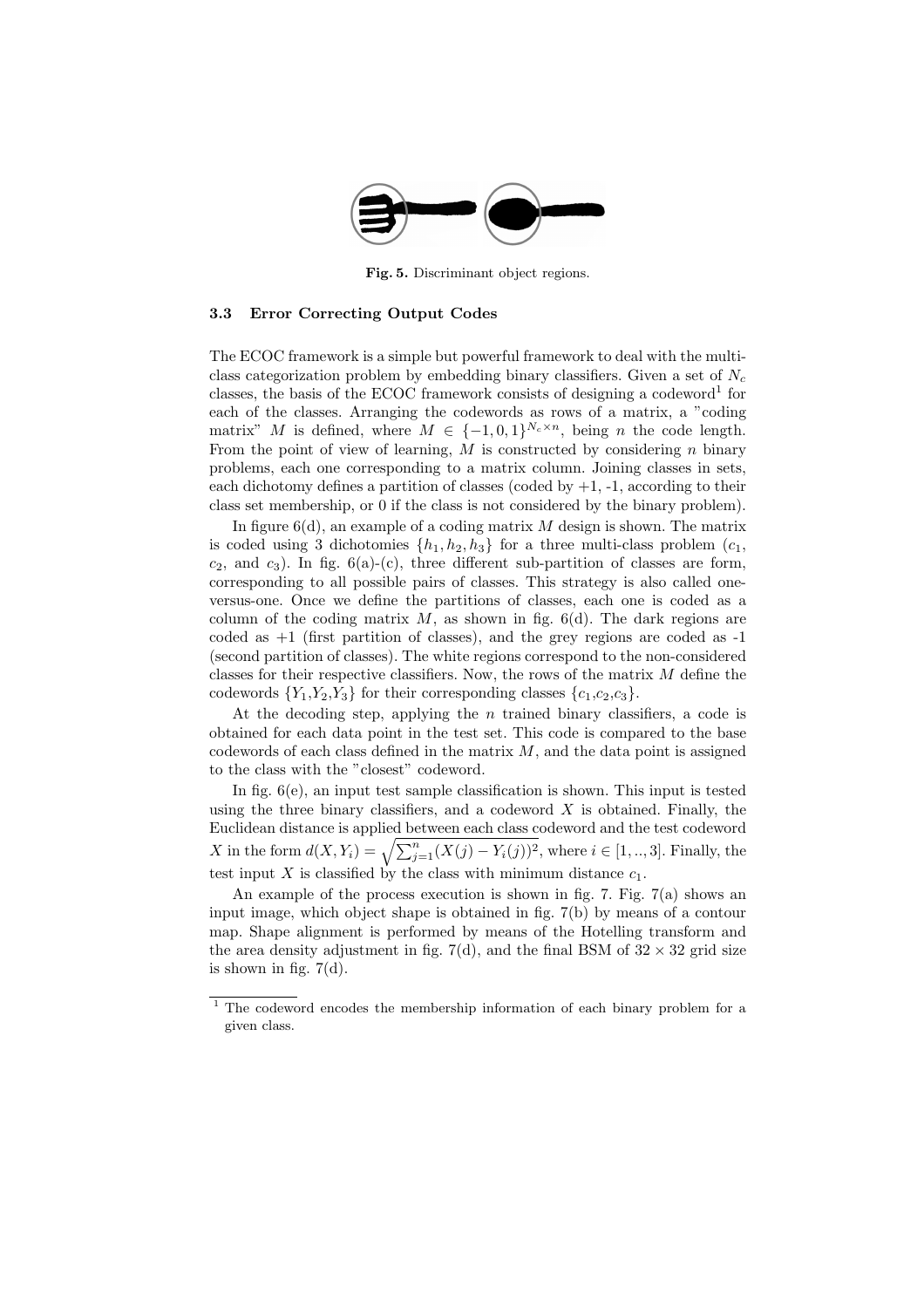

Fig. 6. (a)(b)(c) Three bi-partitions of classes for a three multi-class problem. (d) ECOC coding and (e) decoding for the problem.



Fig. 7. (a) Input image, (b) contour map, (c) shape alignment, and (d)  $32 \times 32$  BSM.

### 4 Results

To validate the system, first we describe the data, measurements, comparatives, and experiments.

Data: To test the system, we used 23 categories from the MPEG repository database [4]. This database has been chosen since it provides a high intra-class variability in terms of scale, rotation, rigid and elastic deformations, as well as a low inter-class variability. A pair of samples for each of the 23 categories are shown in fig. 8. Each of the classes contains 20 instances, which represents a total of 460 object samples.



Fig. 8. MPEG07 classes.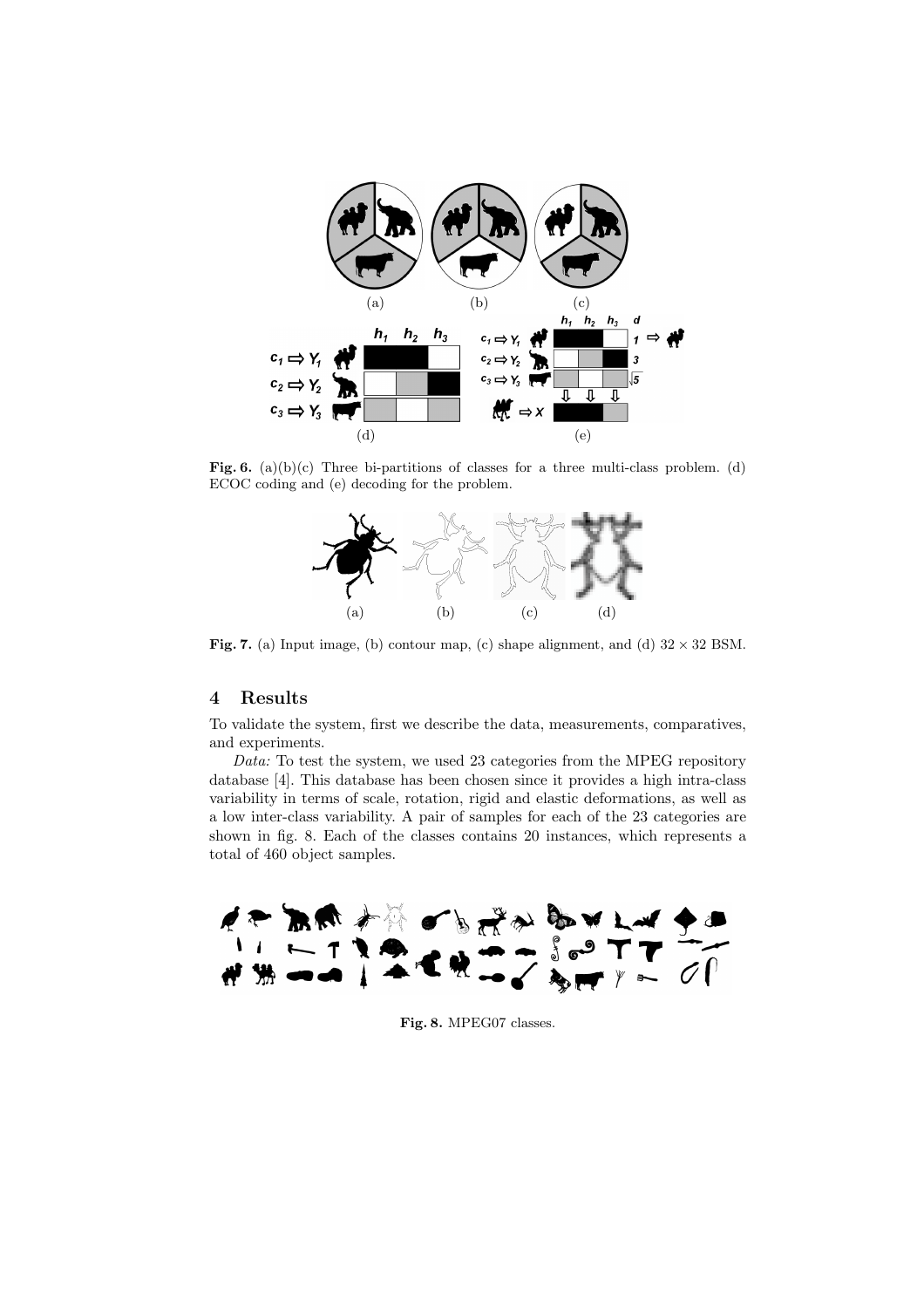Measurements: To analyze the performance of the techniques, the descriptors are trained using 50 runs of Discrete Adaboost with decision stumps, and the oneversus-one ECOC design with the Euclidean distance decoding. The classification score is computed by means of stratified ten-fold cross-validation with two-tailed t-test at 95% of the confidence interval.

Comparatives: The methods used for the comparative are: ART, Zoning, Zernique, and CSS curvature descriptors from the standard MPEG [7][5][6].

Experiments: To test the performance of the BSM descriptors, the comparative is applied over the set of 23 MPEG07 classes, classifying by means of 3-Nearest Neighbors to compare the descriptors robustness, and using the whole categorization system with Adaboost and ECOC to show its suitability for multiclass problems. Finally, we discuss the benefits of using the present methodology.

## 4.1 MPEG07 classification

The details of the descriptors used for the comparatives are the followings: BSM descriptor is of length  $16 \times 16$  from the considered regions. The optimum grid size of  $16\times16$  has been estimated applying cross-validation over the training set using a 10% of the samples to validate the different sizes of  $n \in \{8, 12, 16, 20, 24, 28, 32\}.$ The selected size is the one which attains the highest performance in the training set, defining the optimum grid encoding the blurring degree based on the database distortions. The scores obtained using cross-validation are shown in fig. 9. For a fair comparison, the Zoning descriptor is of the same size  $(16 \times 16)$ . The parameters for ART are radial order with value 2 and angular order with value 11. Concerning to Zernique, 7 moments are used to estimate the descriptor, and a length of 200 with an initial sigma of 1 increasing per one is applied for the curvature space of the CSS descriptor.



Fig. 9. Cross-validation on the training set for different BSM grid sizes.

For this experiment, we started the classification using the first 3 classes of fig. 8. Iteratively, one class is added at each step, and the classification is repeated until the 23 classes are processed. The main objective is to analyze the performance of the techniques when the number of classes increases. The results of the experiment are shown in fig.  $10(a)$ . Observing the figure, one can realize that the BSM descriptor attains the best performance for any number of classes in the classification system. Besides, an important point is that its performance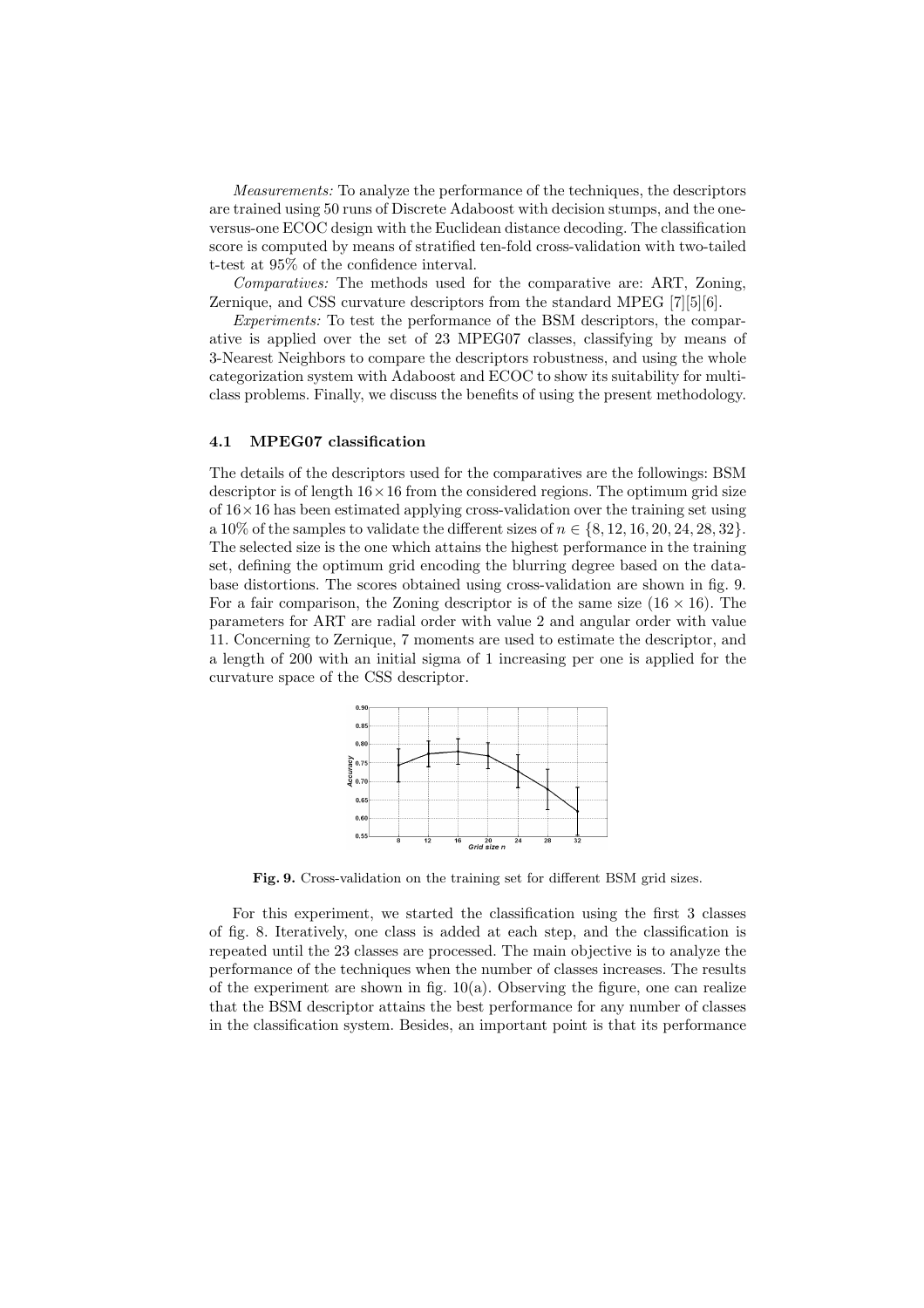does not decrease significatively while increasing the number of classes, obtaining results around 80% in all cases. The second descriptor in the ranking is Zernique, which offers similar performance than BSM when the number of classes is small, but substantially decreases with the number of object categories. Finally, Zoning, CSS, and ART descriptors offers the worst classification scores in this problem. This can be intuitively justified by the fact that Zoning descriptors are very local, and the database is full of shape variations. This fact also affects to the CSS descriptor, since the points of curvature varies due to the high shape variations among objects.

In order to validate the descriptors independently of the system, the classification for the 23 MPEG07 classes is performed using a simple 3-Nearest Neighbors strategy based on the Euclidean distance. The results are shown in fig. 10(b). One can observe that for the different descriptors the performance decrease considerably. It is intuitively justified by the fact that all features contribute to the final decision, and the non-discriminative ones include distance errors that can miss-classify many samples. Nevertheless, observe that the reduction on the case of the BSM descriptor is less considerable, and it attains the best performance.



Fig. 10. (a) Classification accuracy on the MPEG07 object categories with our system. (b) Classification on the 23 MPEG07 object categories using 3-Nearest Neighbor and our system.

#### 4.2 Discussion

Concerning the suitability of the presented scheme to deal with multi-class binary object categorization problems, several benefits should be mentioned:

The method is rotation invariant because of the use of the Hottelling transform and the area density adjustment. The method is also scaling and  $(x, y)$ stretching invariant because of the use of the  $n \times n$  BSM grid. Besides, the BSM descriptor is robust against objects with rigid and elastic deformations since the size of the BSM grid defines the region of activity of the object shape points. The use of Adaboost as base classifier allows to learn difficult classes which may share several object features. The ECOC framework has the property of correcting possible classification errors produced by the binary classifiers, and allows